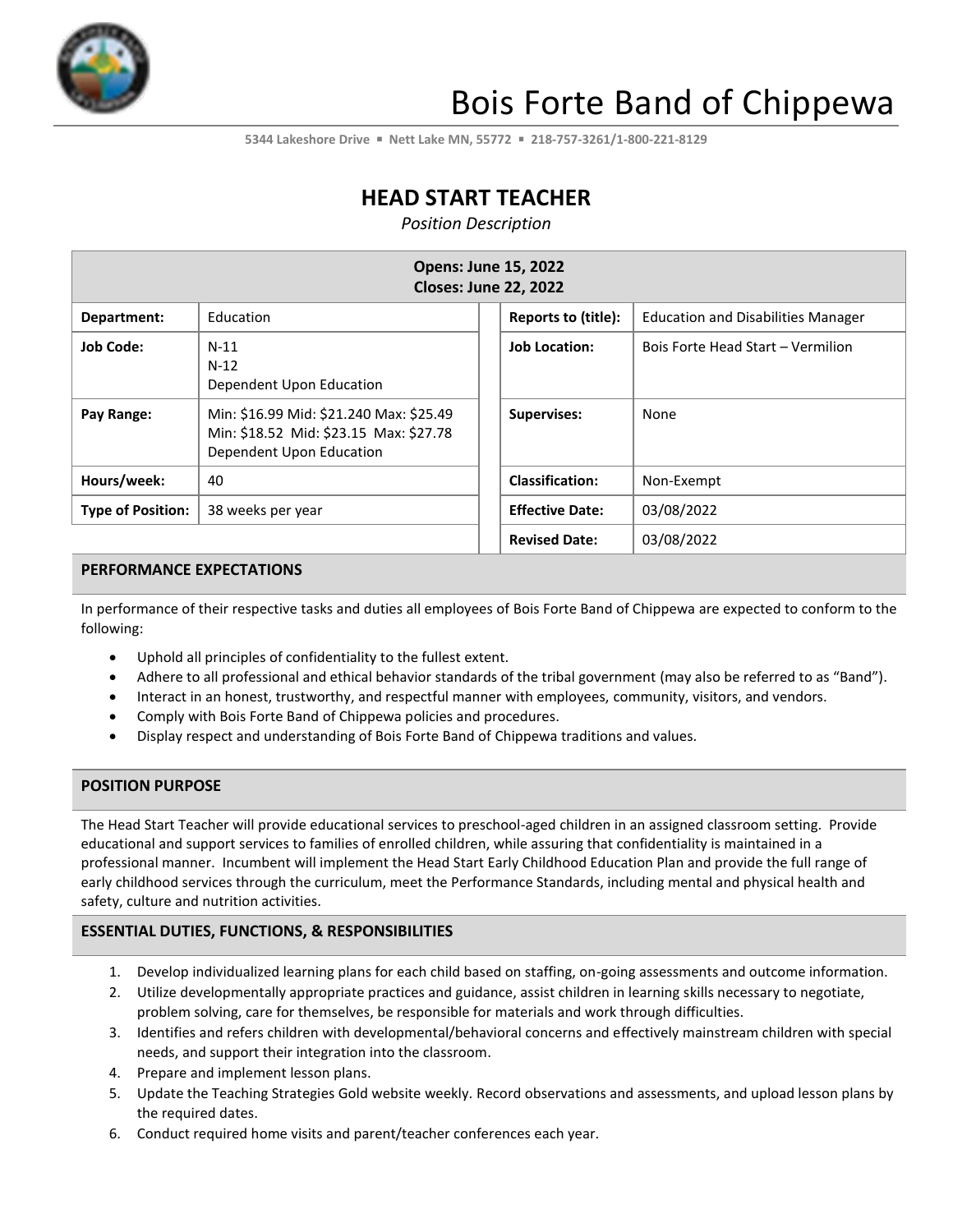# **HEAD START TEACHER** Page 2

#### *Position Description*

- 7. Support parents and encourage parent participation in the program.
- 8. Complete parent and classroom in-kind sheets monthly.
- 9. Attend training pertinent to job duties according to the Staff Development Plan.
- 10. Know and implement the Head Start Performance Standards.
- 11. Create and maintain an interesting and orderly physical environment conducive to the optimal growth and development of children.
- 12. Create an accepting and nurturing atmosphere for children.
- 13. Assure, maintain and document two-way communication between Center and parents, staff and supervisor.
- 14. Support the work efforts of other members of the Classroom Team.
- 15. Rotate as bus aide.
- 16. Promote children's learning by openly communicating and interacting with them.
- 17. Actively participate in floor activities with children.
- 18. Translate theory and professional training into practical solutions.

and help desk.

- 19. Attend staff meetings and planning sessions.
- 20. Must maintain confidentiality and adhere to the Bois Forte and Program Code of Ethics.
- 21. Perform other duties as required by the regulations, policies and procedures of the Program or as assigned by the Supervisor.

#### **MINIMUM MANDATORY QUALIFICATIONS**

| Experience:                                           | One year experience in a preschool classroom.<br>٠                                                                                                                                                                                                        |
|-------------------------------------------------------|-----------------------------------------------------------------------------------------------------------------------------------------------------------------------------------------------------------------------------------------------------------|
| Education:                                            | A.A., Bachelor's or advanced degree in early childhood education; or<br>٠<br>An A.A., Bachelor's or advanced degree and coursework equivalent to a major relating to<br>٠<br>early childhood education, with experience teaching preschool-aged children. |
| License/Certification:                                | Must keep CPR and First Aid up-to-date.<br>$\bullet$<br>CDL with a school bus endorsement.<br>٠                                                                                                                                                           |
| Mandatory Knowledge,                                  | Evidence of sufficient maturity and judgment to handle crisis situations.<br>٠                                                                                                                                                                            |
| Skills, Abilities and<br><b>Other Qualifications:</b> | Must have a complete physical including TB test upon hire, and annually thereafter.<br>$\bullet$                                                                                                                                                          |
|                                                       | Demonstrated sensitivity and empathy for Head Start children and their families.<br>$\bullet$                                                                                                                                                             |
|                                                       | Ability to develop a comfortable and safe environment to enhance the educational endeavors<br>$\bullet$<br>of children.                                                                                                                                   |
|                                                       | Ability to lift 30 pounds.<br>$\bullet$                                                                                                                                                                                                                   |
|                                                       | Must be physically, mentally, and emotionally able to work with children.<br>٠                                                                                                                                                                            |
|                                                       | Must submit to and pass required background checks.<br>$\bullet$                                                                                                                                                                                          |
|                                                       | Must be able to maintain effective work relationship with staff, parents, and the community.<br>$\bullet$                                                                                                                                                 |
|                                                       | Must have knowledge of values, lifestyles and culture of Ojibwe people and ability to work in<br>$\bullet$<br>inter-cultural situations and environments. Knowledge of Bois Forte families preferred.                                                     |
|                                                       | Current or former Head Start parent preferred (45 CFR 1304.52(b) (3)).<br>$\bullet$                                                                                                                                                                       |
|                                                       | Basic operation of a workstation (turning on/off, knowledge of basic functions and<br>$\bullet$<br>components) and general office equipment Use/storage/maintenance of multiple usernames                                                                 |

and passwords. Computer-related problem-solving skills through the use of available trainings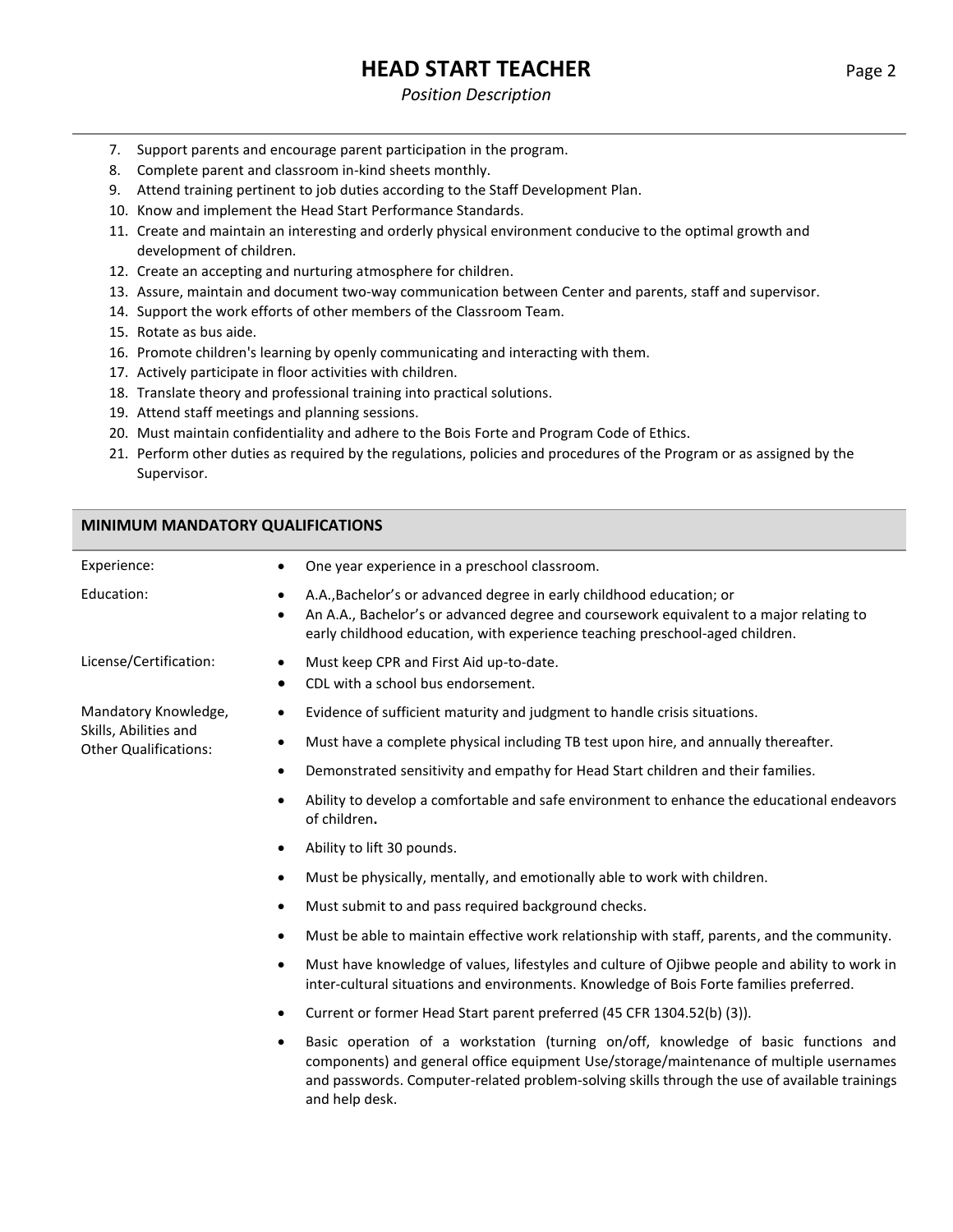## **HEAD START TEACHER** Page 3

#### *Position Description*

- Knowledge of Microsoft Office Suite (Word, Excel, etc.), internet software and appropriate storage of electronic files.
- Ability to perform other duties as assigned.
- A record of satisfactory performance in all prior and current employment as evidenced by positive employment references from previous and current employers.

#### **PREFERRED QUALIFICATIONS**

• Experience or background in Native American Programs.

| <b>WORK ENVIRONMENT</b> |                                                                                                                                                                                                                                                                                                                                                                                                                                                                                                                                                                                                                                                                                                                                               |  |  |
|-------------------------|-----------------------------------------------------------------------------------------------------------------------------------------------------------------------------------------------------------------------------------------------------------------------------------------------------------------------------------------------------------------------------------------------------------------------------------------------------------------------------------------------------------------------------------------------------------------------------------------------------------------------------------------------------------------------------------------------------------------------------------------------|--|--|
| Work environment:       | The work environment characteristics described here are representative of those an employee<br>encounters while performing the primary functions of this job. Normal office conditions exist, and the<br>noise level in the work environment can vary from low to moderate. Limited overnight travel may be<br>required from time to time.                                                                                                                                                                                                                                                                                                                                                                                                    |  |  |
| Physical demands:       | The physical demands described here are representative of those that must be met by an employee to<br>successfully perform the primary functions of this job. While performing the duties of this job, the<br>employee may be required to frequently stand, walk, sit, bend, twist, talk, hear and perform repetitive<br>motions. There may be prolonged periods of sitting, keyboarding, reading, as well as driving or riding in<br>transport vehicles. The employee must occasionally lift and/or move up to 50 pounds. Specific vision<br>abilities required by this job include reading, distance, computer, and color vision. Talking and hearing<br>are essential to communicate with the community, visitors, employees, and vendors. |  |  |
| Mental demands:         | There are a number of deadlines associated with this position. The employee must be able to handle<br>frequent interruptions and must also multi-task and interact with a wider variety of people on various<br>issues.                                                                                                                                                                                                                                                                                                                                                                                                                                                                                                                       |  |  |

#### **TRIBAL AND INDIAN PREFERENCE**

The Bois Forte Band of Chippewa has implemented a Tribal and Indian Preference in Employment Policy. Pursuant to this Policy, applicants who possess the knowledge, skills, and abilities required by this position, and who are enrolled members of the Bois Forte Band of Chippewa Tribe will be given primary preference in hiring and employment for this position. Members of other federally-recognized Indian tribes will be given secondary preference for hiring and employment after providing proof of tribal membership. Tribal and Indian preference is integrated into the interview and scoring process for candidates for job positions.

| <b>OTHER</b>                 |                                                                                                                                                                                                                                                                                                                                                                                                                                                                          |
|------------------------------|--------------------------------------------------------------------------------------------------------------------------------------------------------------------------------------------------------------------------------------------------------------------------------------------------------------------------------------------------------------------------------------------------------------------------------------------------------------------------|
| Confidentiality:             | All employees must uphold all principles of confidentiality to the fullest extent. This position may<br>have access to sensitive information and a breach of these principles will be grounds for immediate<br>termination.                                                                                                                                                                                                                                              |
| Background<br>Investigation: | This position may be subject to a criminal history background check, a suitability background check<br>and/or a Fair Credit Reporting Act (FCRA) check. In addition, some positions are subject to a 101-630<br>background check in an effort to ensure compliance with Public Law 101-630 "Indian Child Protection<br>and Family Violence Prevention Act." Candidates must be able to successfully pass all required<br>background checks to qualify for this position. |
| Drug Screening:              | All applicants must successfully pass a pre-employment drug screening prior to beginning<br>employment and will be subject to random drug testing.                                                                                                                                                                                                                                                                                                                       |